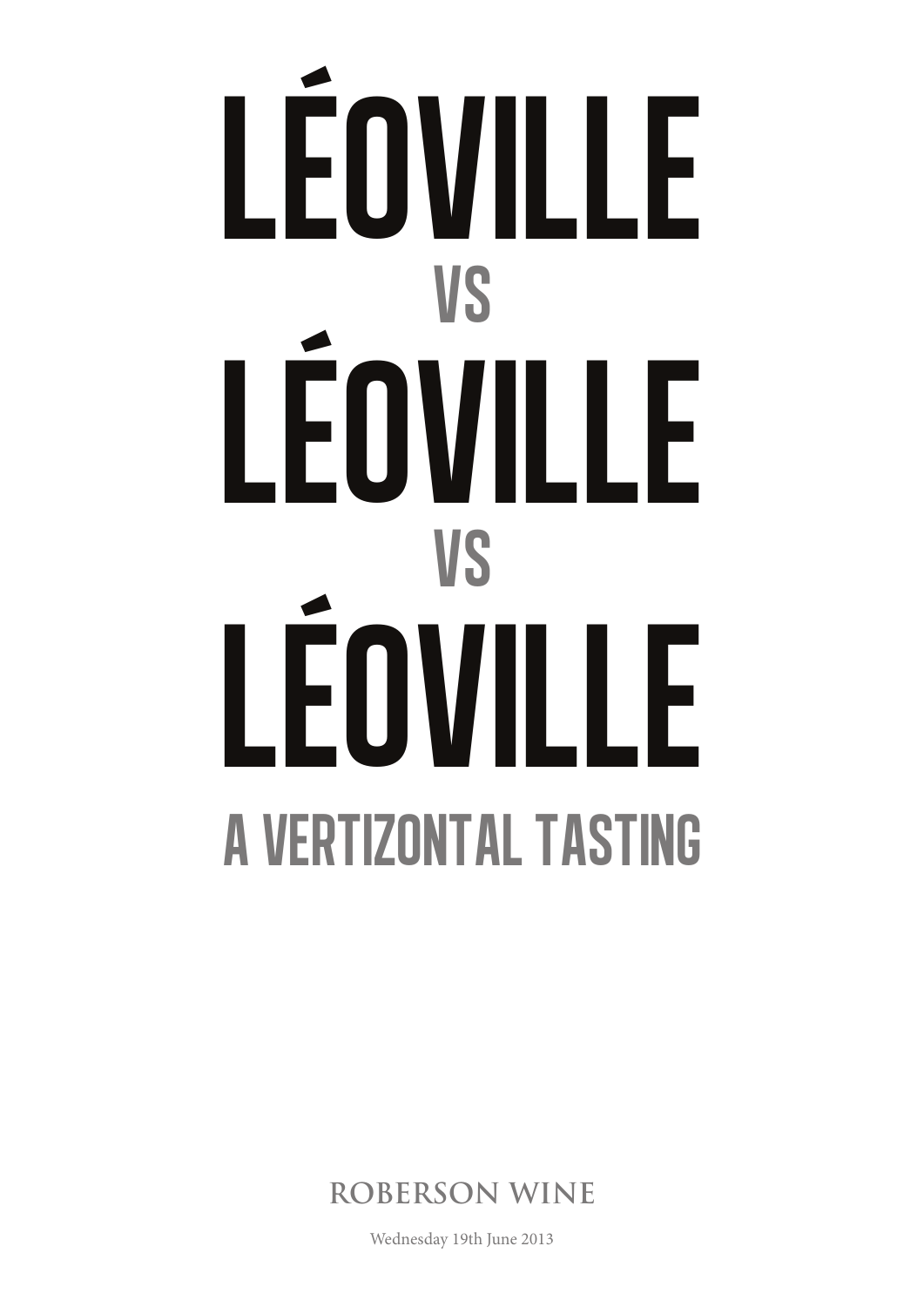## LÉO LÉO LÉO history

Back in the 17th century, the Léoville estate was one of the most important in Bordeaux. It was originally known as the Mont-Moytié estate and encompassed a large swathe of marshland (drained by Dutch engineers in the 1600s) along what is today the Paulliac / St Julien border on the left bank of the River Gironde. Following a bitter inheritance dispute between two sisters, the estate passed in to the hands of a President in the Bordeaux parliament called Blaise Antoine Alexandre de Gascq. He was the Seigneur of Léoville and, after the claim on the land was settled in his wife's favour, the estate was named after him. One of his four heirs was the Marquis de Las-Cases-Beauvoir (the others were a brother and two sisters of the Marquis), but before any of them could enjoy the spoils of their inheritance, the French Revolution threw an all-mighty spanner in the aristocratic works - the Marquis was forced to flee France and the estate was requisitioned by the state. The authorities had planned on selling the estate off as a whole, but they were persuaded to divide it up, so a quarter was sold to a trio of local businessmen. This was the segment that was later sold to Hugh Barton and became Chateau Léoville-Barton. The other three quarters stayed in limbo because the Marquis was absent, but by the time he died and was succeeded by his son Pierre-Jean, the inheritance included all that remained of the Léoville estate.

Despite the death of the Marquis, things were looking up for the Las Cases family. Pierre-Jean had cast aside his bourgeoisie roots to fight alongside Napoleon and had risen to the rank of Maréchal de Camps (Field Marshall), so the authorities took a relaxed view when he inherited the estate in 1815. Part of it went to his sister Jeanne in 1840, becoming Léoville-Poyferré, the rest remained intact and is today's Chateau Léoville Las Cases. In 1855 the famous classification ranked all three parts of the original Léoville estate as Deuxième Cru Classé (2nd Growths), but it was Las Cases that was widely recognised as being the best of the three. Indeed, the wine was so highly thought of that it was commonly recognised as being the finest wine of the Médoc after the four (at the time) first growths - even (Branne) Mouton was seen as inferior to Las Cases at this point.

The Las Cases family remained in complete control until 1900 when it passed to the next generation - Gabriel, Gaston and Clothilde. Gabriel and Gaston were keen to sell their shares of the estate and thus it was turned in to a holding company, with the three of them taking their respective shares. Gabriel bought out his brother Gaston and was then quick to liquidate his holding, selling his shares to a consortium of local businessmen. One of the shares was bought by Théophile Skawinski, the conscientious general manager of the estate who increased his shareholding over time, while dedicating his life to producing the finest wine that Las Cases was capable of. When Théophile died, his enhanced share passed to son-in-law André Delon and it is the Delon family that are the majority shareholders today, with Jean-Hubert now at the helm of Las Cases and the families other properties Potensac (Médoc) and Nenin (Pomerol).

When the final split happened in 1840, Jeanne immediately passed her portion to her daughter. A couple more generational passings put this portion of the estate into the hands of the wife of the Baron Poyferré de Cères and the name Léoville-Poyferré was born. It wasn't long before the property passed out of the family however, as by 1866 financial hardship had forced them to sell up to the Baron d'Erlanger and his business partner Armand Lalande (a Bordeaux negociant). This arrangement continued (via another generation) until 1920, when the Cuvelier family bought Poyferré - ownership that continues to this day. Management of the estate was entrusted to Roger Delon (uncle of Michel Delon who managed Las Cases until 1996) and for many years the wines performed well. Over time, a lack of investment and the ageing Delon led to a decline in quality at Poyferré and it wasn't until Didier Cuvelier took over in 1978 that the required improvements were made. A program of rebuilding and replanting started and the last 30 years have witnessed a steady rise in quality that has reestablished Poyferré as a worthy member of the 'super seconds'.

In the 1820s Hugh Barton inherited the portion that was sold at auction. He passed away in 1854, but his legacy was cemented a year later when Léoville Barton was designated as a deuxième cru in the 1855 classification. The 20th century began with another Barton at the helm but by 1927 Bertram Hugh Barton had been killed in a hunting accident and it was left to the young Ronald Barton to assume control. Ronald's nephew Anthony moved to Bordeaux and began working at the family negocient business Barton & Guestier, before taking over from Ronald with the 1983 vintage. One of Anthony's most important decisions was to hire a new estate manager, bringing the highly rated Michel Raoult from neighbouring Château Lagrange. The 80s also witnessed a program of modernisation at the winery (which is actually at Langoa rather than Léoville-Barton). The château pictured on the Léoville labels is Langoa and because the Barton family had lived at Langoa ever since Léoville was purchased, there was never any reason to build another residence. Indeed, the Barton's tenure at their two properties is the longest continuous ownership of any château in Bordeaux and with Anthony's daughter Lillian an important member of the team, that dynasty is set to continue.